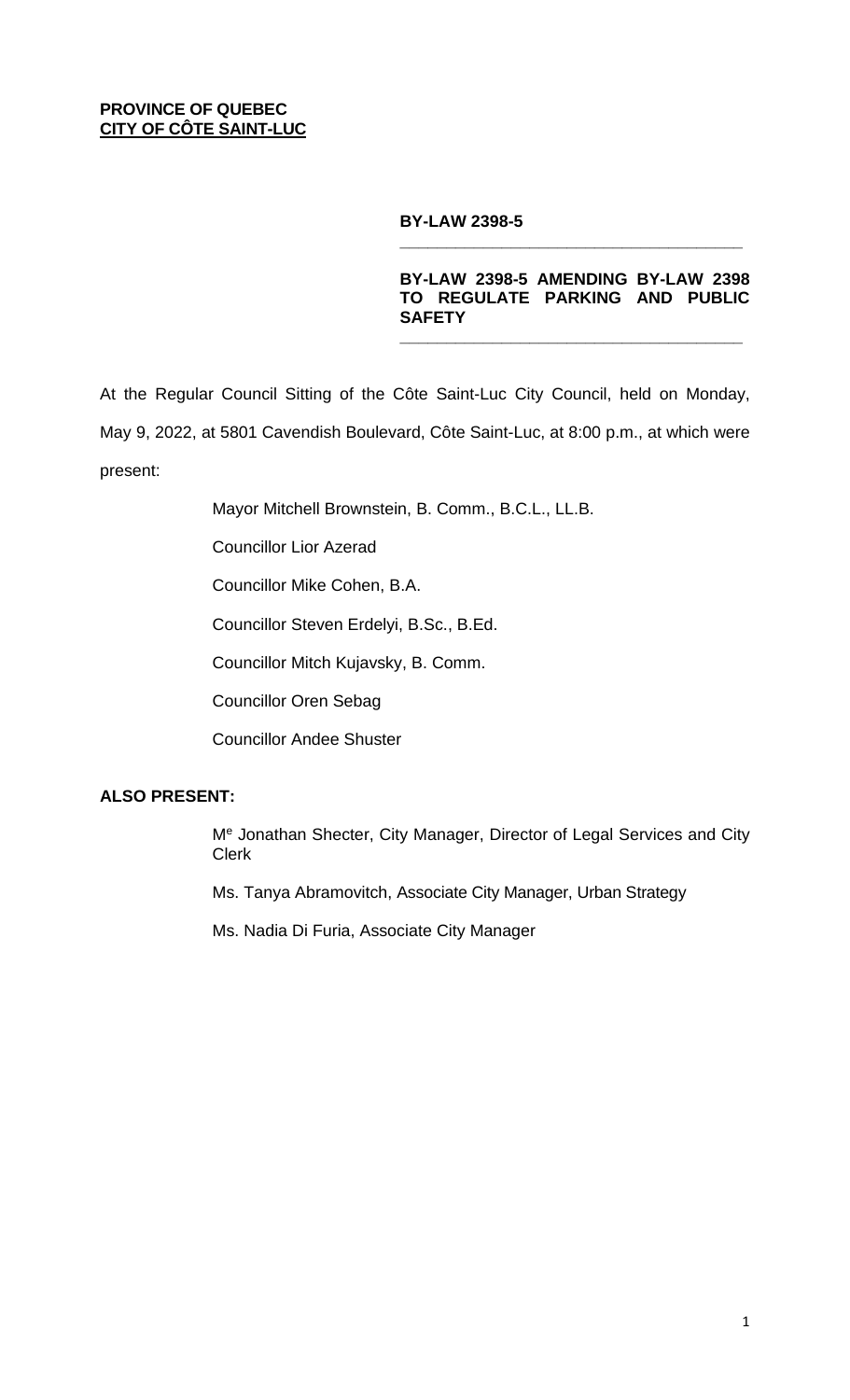# **Article 1**

Article 7.3 of By-law 2398 shall hereby be replaced with the following:

"It shall be unlawful to wash a Motor Vehicle on a Street for commercial purposes".

## **Article 2 – Coming into Force**

This By-Law comes into force according to the law.

\_\_\_\_\_\_\_\_\_\_\_\_\_\_\_\_\_\_\_\_\_\_\_ MITCHELL BROWNSTEIN MAYOR

\_\_\_\_\_\_\_\_\_\_\_\_\_\_\_\_\_\_\_\_\_\_\_ JONATHAN SHECTER CITY CLERK

**CERTIFIED TRUE COPY**

**\_\_\_\_\_\_\_\_\_\_\_\_\_\_\_\_\_\_\_ JONATHAN SHECTER CITY CLERK**